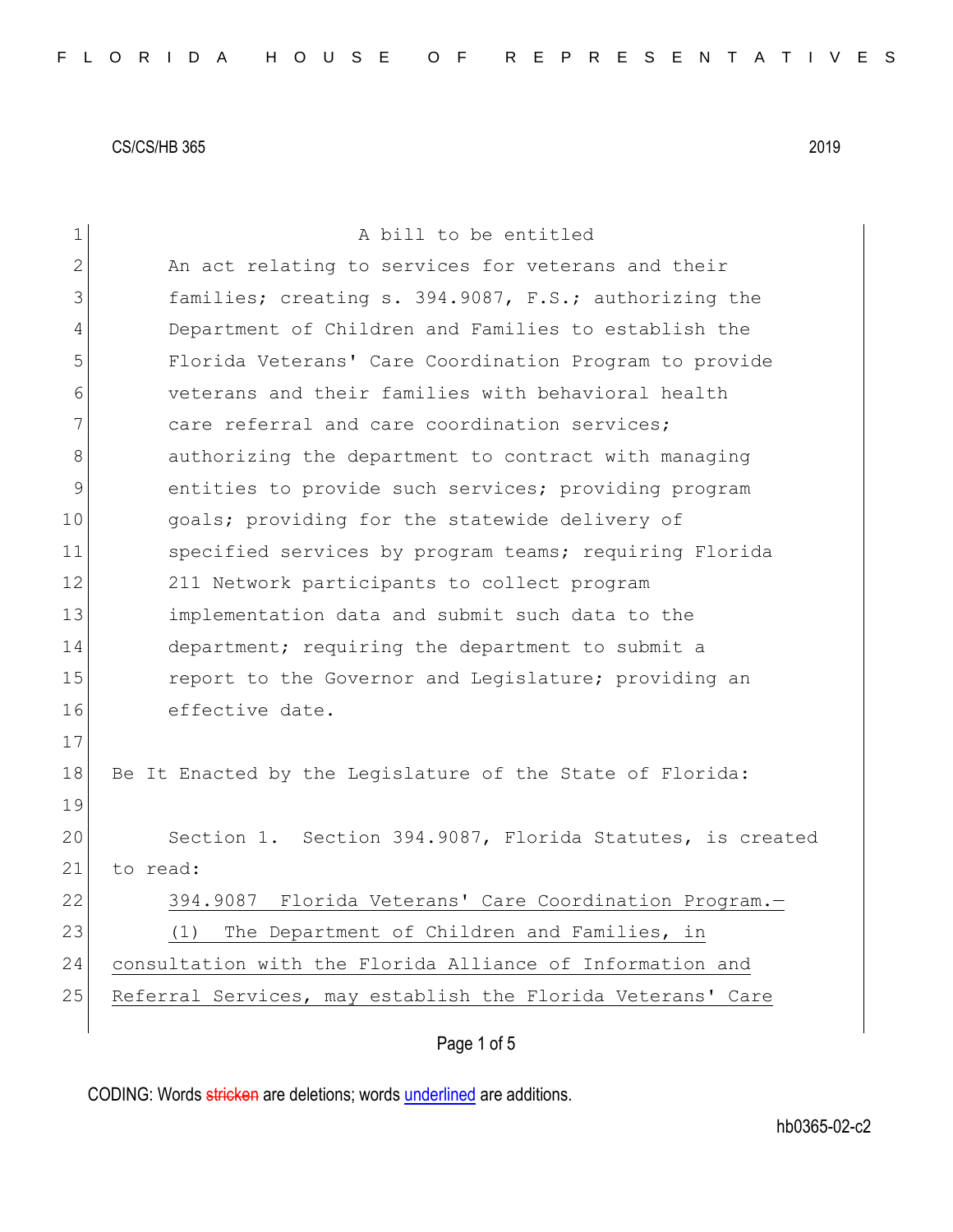| 26 | Coordination Program. If the department establishes the program, |
|----|------------------------------------------------------------------|
| 27 | it may contract with managing entities as defined in s.          |
| 28 | 394.9082(2)(e) to provide veterans and their families in this    |
| 29 | state with dedicated behavioral health care referral services,   |
| 30 | especially mental health and substance abuse services. The       |
| 31 | department may model the program after the proof-of-concept      |
| 32 | pilot program established in 2014 by the Crisis Center of Tampa  |
| 33 | Bay and the Florida Department of Veterans' Affairs in           |
| 34 | Hillsborough, Pasco, Pinellas, Polk, and Manatee Counties.       |
| 35 | The goals of the program are to:<br>(2)                          |
| 36 | (a) Prevent suicides by veterans.                                |
| 37 | Increase veterans' use of programs and services<br>(b)           |
| 38 | provided by the United States Department of Veterans Affairs.    |
| 39 | Increase the number of veterans who use other<br>(C)             |
| 40 | available community-based programs and services.                 |
| 41 | The program must be available statewide. Program<br>(3)          |
| 42 | services may be provided by program teams operated by Florida    |
| 43 | 211 Network participants, as authorized by s. 408.918. A Florida |
| 44 | 211 Network participant may provide services in more than one    |
| 45 | managing entity's geographic area under a single contract.       |
| 46 | The program teams may provide referral and care<br>(4)           |
| 47 | coordination services to veterans and their families and expand  |
| 48 | the existing Florida 211 Network to include the optimal range of |
| 49 | veterans' service organizations and programs. Program services   |
| 50 | may include:                                                     |
|    |                                                                  |

# Page 2 of 5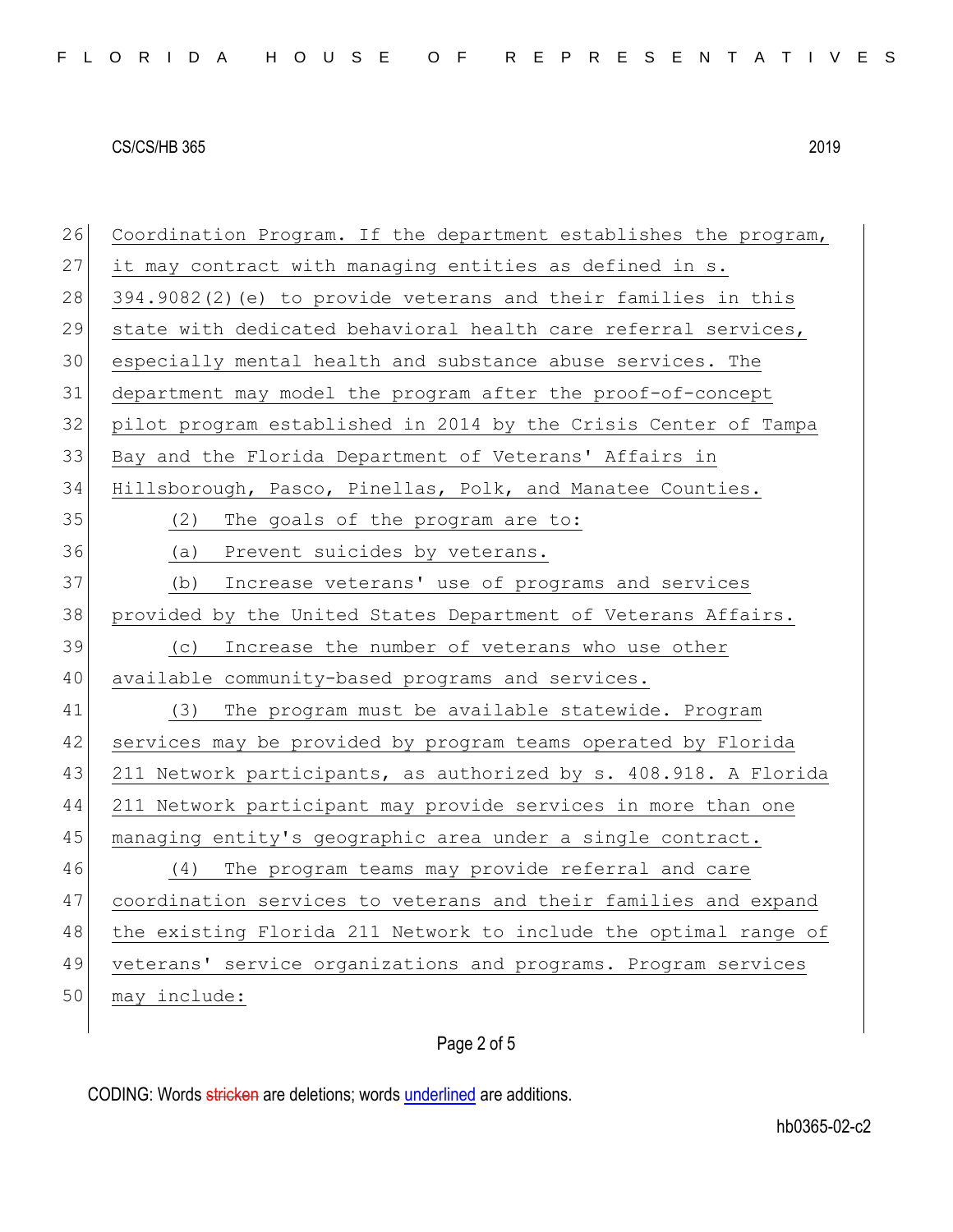| 51 | Telephonic peer support, crisis intervention, and the<br>(a)     |
|----|------------------------------------------------------------------|
| 52 | communication of information on referral resources.              |
| 53 | Treatment coordination, including coordination of<br>(b)         |
| 54 | followup care.                                                   |
| 55 | Suicide risk assessment.<br>(C)                                  |
| 56 | Promotion of the safety and wellness of veterans and<br>(d)      |
| 57 | their families, including continuous safety planning and         |
| 58 | support.                                                         |
| 59 | Resource coordination, including data analysis, to<br>(e)        |
| 60 | facilitate acceptance, enrollment, and attendance of veterans    |
| 61 | and their families in programs and services provided by the      |
| 62 | United States Department of Veterans Affairs and other available |
| 63 | community-based programs and services.                           |
| 64 | Immediate needs assessments, including safety planning<br>(f)    |
| 65 | and support.                                                     |
| 66 | To enhance program services, program teams may:<br>(5)           |
| 67 | Track the number of requests from callers who are<br>(a)         |
| 68 | veterans or members of a veteran's family.                       |
| 69 | Follow up with callers who are veterans or members of<br>(b)     |
| 70 | a veteran's family to determine whether they have acted on the   |
| 71 | referrals or received the assistance needed and whether          |
| 72 | additional referral or advocacy is needed.                       |
| 73 | (c) Develop and implement communication strategies, such         |
| 74 | as media promotions, public service announcements, print and     |
| 75 | Internet articles, and community presentations, to inform        |
|    |                                                                  |

# Page 3 of 5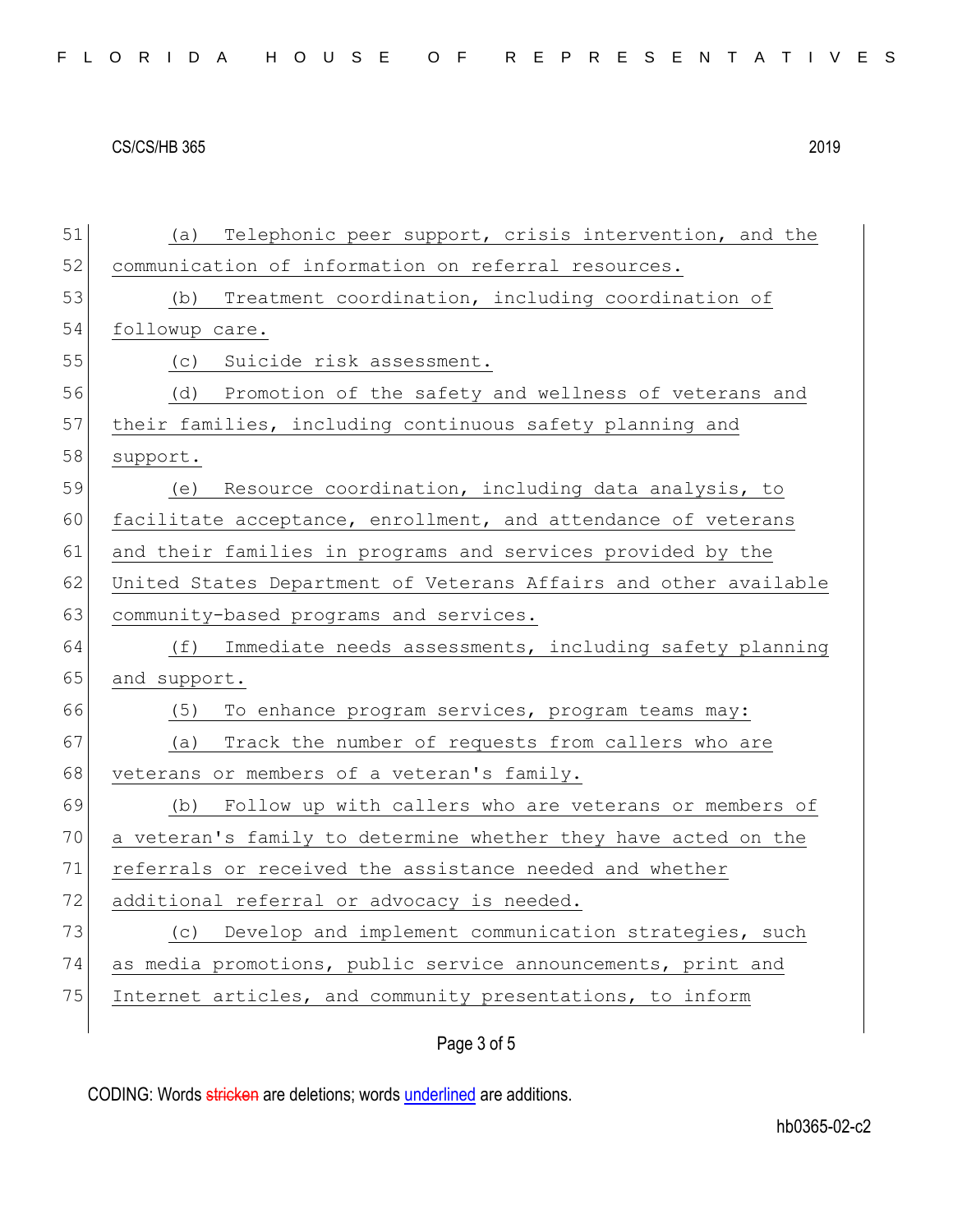| 76  | veterans and their families about available programs and         |
|-----|------------------------------------------------------------------|
| 77  | services provided by the United States Department of Veterans    |
| 78  | Affairs and other available community-based programs and         |
| 79  | services.                                                        |
| 80  | Document all calls and capture all necessary data to<br>(d)      |
| 81  | improve outreach to veterans and their families and report such  |
| 82  | data to the managing entity.                                     |
| 83  | (6) Upon implementation of the program, Florida 211              |
| 84  | Network participants shall collect data on the implementation    |
| 85  | and submit such data to the department in the format prescribed  |
| 86  | by the department. The department shall use such data to prepare |
| 87  | a report for submittal to the Governor, the President of the     |
| 88  | Senate, and the Speaker of the House of Representatives by       |
| 89  | December 15, 2020. The report must include:                      |
| 90  | The number of calls received.<br>(a)                             |
| 91  | (b) Demographic information for each caller, including,          |
| 92  | but not limited to, the caller's military affiliation, the       |
| 93  | caller's veteran status, and whether the caller is receiving     |
| 94  | services provided by the United States Department of Veterans    |
| 95  | Affairs or other available community-based programs and          |
| 96  | services.                                                        |
| 97  | The nature of each call, including, but not limited<br>(C)       |
| 98  | to, the concerns prompting the call and the services requested.  |
| 99  |                                                                  |
|     | The outcome of each call, including, but not limited<br>(d)      |
| 100 | to, the services for which referrals were made and the           |

# Page 4 of 5